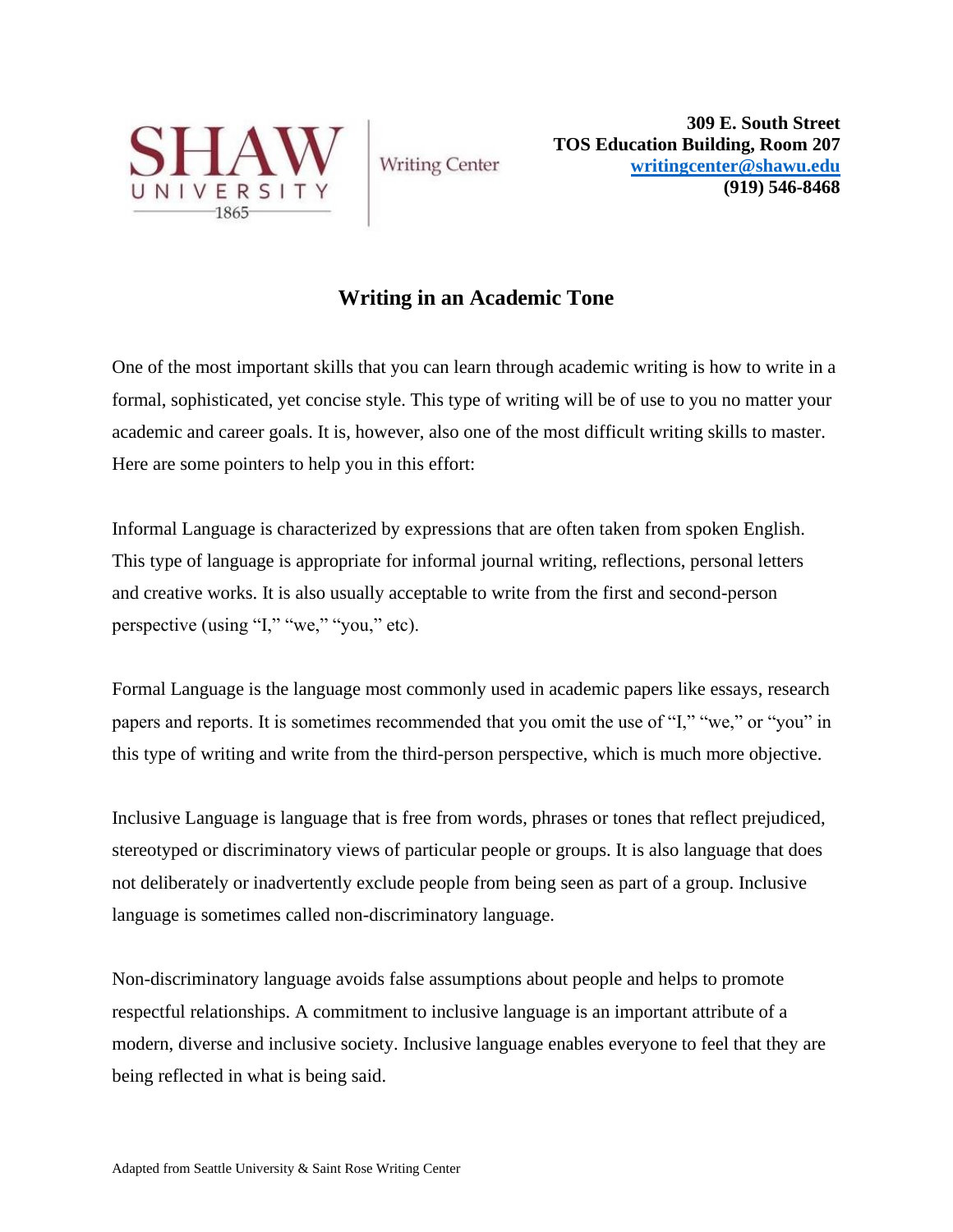## **Types of Language to Avoid in Academic Writing**

**Clichés** are figurative expressions that are overused and have lost their meaning. Avoid using these in academic writing. Often, the meanings of clichés are not precise and therefore can create confusion for the reader.

## **Examples of clichés:**

- " good things come to those who wait."
- "beat around the bush."
- "in a nutshell."
- "two birds and one stone."
- "adding insult to injury."
- "better late than never."

**Colloquialisms** are expressions used in conversational language. However, this type of language is not commonly accepted in academic writing because it contributes to a more informal tone.

## **Colloquialisms can be:**

**Contractions:** Avoid using words such as "can't," "won't" or other contractions in academic writing. Instead, use "cannot" or "will not." **Fillers:** Avoid using filler words such as "like," "well," "really," or "anyway." **Informal terms:** Avoid using "folks," "kids," "guy," "OK," "pretty good," "hassle," "kind of," or "at the end of the day."

**Slang** is made up of vocabulary that is formed and used by a group of people who share common experiences and common interests. Avoid using slang in academic writing because it may mislead or cause confusion for the reader.

**Jargons** can be found within every discipline of study. The unique vocabulary includes certain terms that persons within the field regularly use and understand in their writing and communication. It is important, however, to keep the audience you are writing for in mind. If you are writing for a general audience, made up of people not necessarily involved with the